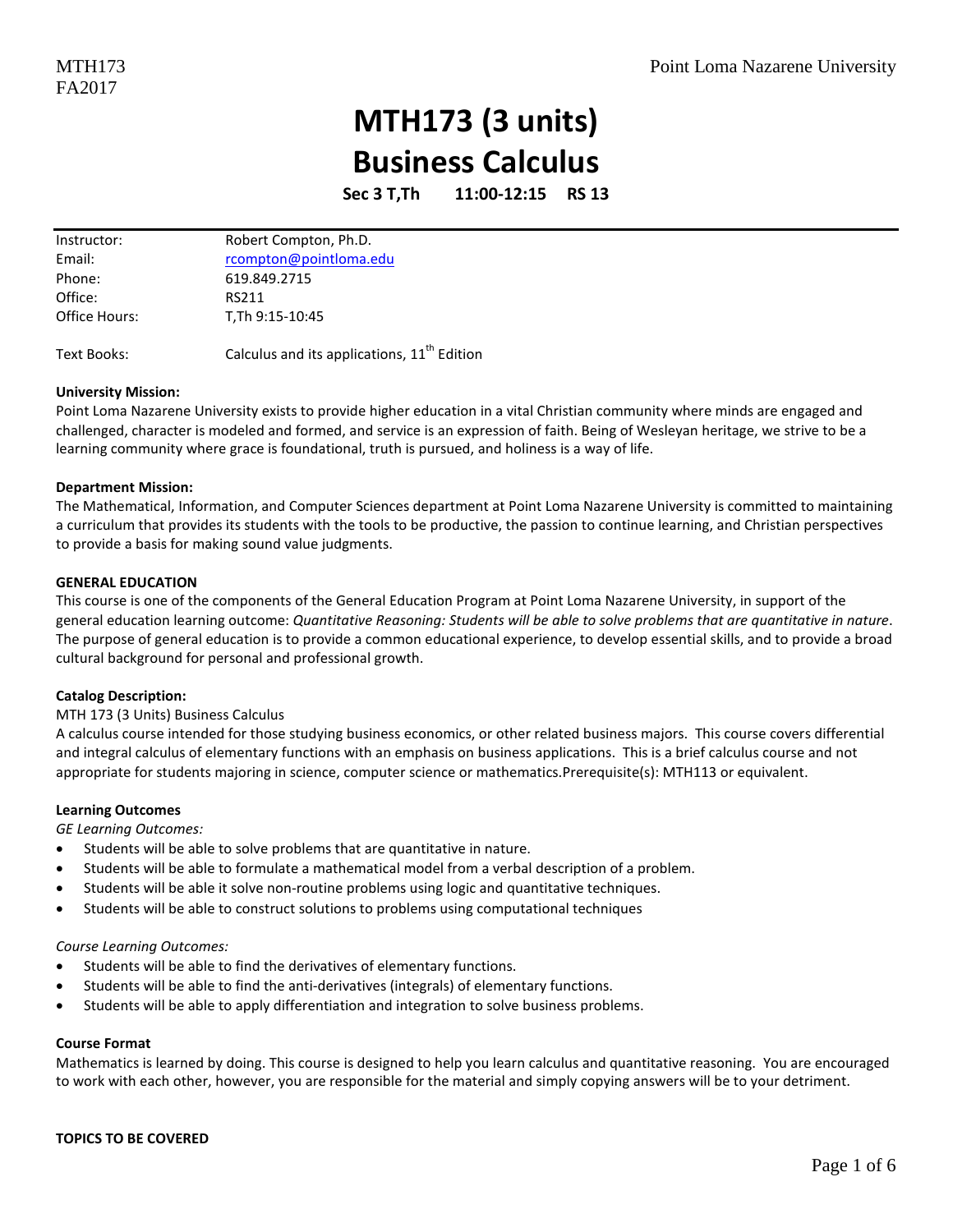### FA2017

- Differentiation of elementary functions.
- Integration of elementary functions.
- Marginal analysis.
- Optimization.
- Price, demand and revenue.
- Elasticity of demand.
- Consumer and producer surplus.
- Revenue, cost, and profit.

#### **Homework:**

Homework will be assigned most days in class and will always be due the next class period. A complete list of pfoblems is at the end of this document. No late work will be accepted, however the lowest two homework scores will be dropped when computing your final grades.

#### **Examinations and the Final Examination:**

There will be two Mid-Semester Examinations and a comprehensive Final Examination on **Monday December 11, 2017 7:30-10:00 AM for Sec. 1** or **Wednesday December 13, 2017 7:30-10:00 AM for Sec. 2**. Both Mid-Semester Examinations and the Final Examination will include problems and questions over material assigned in the text, readings and handouts, as well as material presented in class. The examination schedule is included in the daily schedule. The instructor will not accept excuses such as poor communication with parents, benefactors, surf team sponsors and/or travel agents. No examination shall be missed without a welldocumented emergency beyond your control. A missed examination without the proper documentation will receive a zero.

#### **Grade Components:**

| <b>Grade Component</b>       | Percent |  |
|------------------------------|---------|--|
| Two Examinations at 25% each | 50      |  |
| Final Exam                   | 30      |  |
| Written Homework             | 20      |  |
| Total                        | 100     |  |

#### **Grading Scale:**

Final grades will be computed using the weighting above. Approximate minimal percentages required to obtain a given grade are:

| <b>Grading Scale in percentages</b> | А | В |                                                                                        |
|-------------------------------------|---|---|----------------------------------------------------------------------------------------|
|                                     |   |   | $\ $ (87.5, 90.0) $\ $ (77.5, 80.0) $\ $ (67.5, 70.0) $\ $                             |
|                                     |   |   | $\big  [92.5, 100] \big  [82.5, 87.5] \big  [72.5, 77.5] \big  [62.5, 67.5] \big $     |
|                                     |   |   | $\mid$ [90.0, 92.5) $\mid$ [80.0, 82.5) $\mid$ [70.0, 72.5) $\mid$ [60.0, 62.5) $\mid$ |

#### **Attendance:**

Attendance is expected at each class session. In the event of an absence you are responsible for the material covered in class and the assignments given that day.

Regular and punctual attendance at all classes is considered essential to optimum academic achievement. If the student is absent from more than 10 percent of class meetings, the faculty member can file a written report which may result in de-enrollment. If the absences exceed 20 percent, the student may be de-enrolled without notice until the university drop date or, after that date, receive the appropriate grade for their work and participation. See

[http://catalog.pointloma.edu/content.php?catoid=24&navoid=1581#Class\\_Attendance](http://catalog.pointloma.edu/content.php?catoid=24&navoid=1581#Class_Attendance) in the Undergraduate Academic Catalog.

If you miss 10% of the class, you will receive a warning. If you miss 20% of the class, you will be automatically de-enrolled.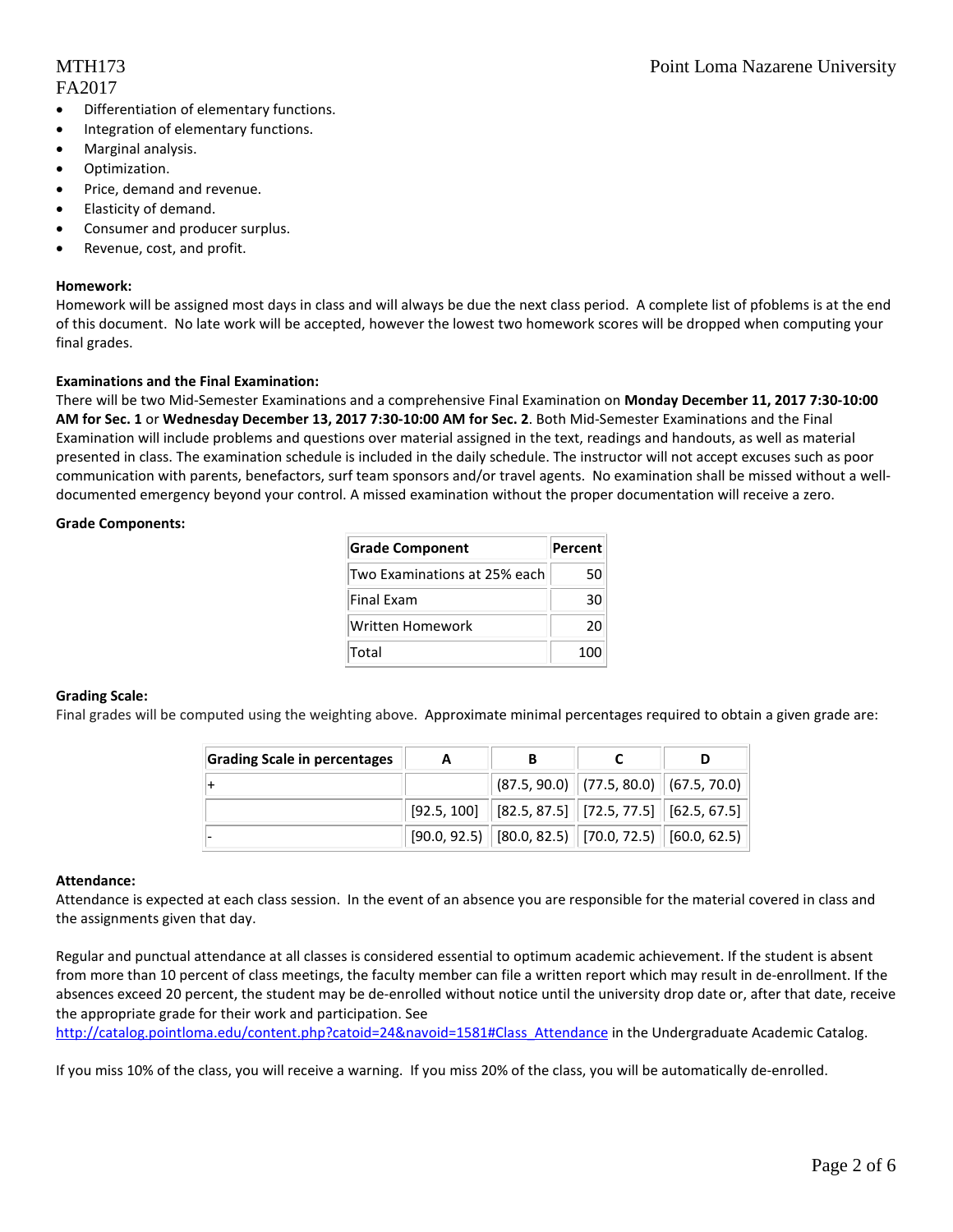# FA2017

#### **Class Enrollment:**

It is the student's responsibility to maintain his/her class schedule. Should the need arise to drop this course (personal emergencies, poor performance, etc.), the student has the responsibility to follow through (provided the drop date meets the stated calendar deadline established by the university), not the instructor. Simply ceasing to attend this course or failing to follow through to arrange for a change of registration (drop/add) may easily result in a grade of F on the official transcript.

#### **Academic Accommodations:**

If you have a diagnosed disability, please contact PLNU's Disability Resource Center (DRC) within the first two weeks of class to demonstrate need and to register for accommodation by phone at 619-849-2486 or by e-mail a[t DRC@pointloma.edu.](mailto:DRC@pointloma.edu) See [Disability](http://www.pointloma.edu/experience/offices/administrative-offices/academic-advising-office/disability-resource-center)  [Resource Center](http://www.pointloma.edu/experience/offices/administrative-offices/academic-advising-office/disability-resource-center) for additional information. For more details see the PLNU catalog: [http://catalog.pointloma.edu/content.php?catoid=24&navoid=1581#Academic\\_Accommodations](http://catalog.pointloma.edu/content.php?catoid=24&navoid=1581#Academic_Accommodations) 

Students with learning disabilities who may need accommodations should discuss options with the instructor during the first two weeks of class.

#### **Academic Honesty:**

Students should demonstrate academic honesty by doing original work and by giving appropriate credit to the ideas of others. Academic dishonesty is the act of presenting information, ideas, and/or concepts as one's own when in reality they are the results of another person's creativity and effort. A faculty member who believes a situation involving academic dishonesty has been detected may assign a failing grade for that assignment or examination, or, depending on the seriousness of the offense, for the course. Faculty should follow and students may appeal using the procedure in the university Catalog. See [http://catalog.pointloma.edu/content.php?catoid=24&navoid=1581#Academic\\_Honesty](http://catalog.pointloma.edu/content.php?catoid=24&navoid=1581#Academic_Honesty) for definitions of kinds of academic dishonesty and for further policy information.

#### **Copyright Protected Materials:**

Point Loma Nazarene University, as a non-profit educational institution, is entitled by law to use materials protected by the US Copyright Act for classroom education. Any use of those materials outside the class may violate the law.

#### **Credit Hour:**

In the interest of providing sufficient time to accomplish the stated course learning outcomes, this class meets the PLNU credit hour policy for a 3 unit class delivered over 15 weeks. Specific details about how the class meets the credit hour requirements can be provided upon request.

#### **Final Exam:**

#### **Sec. 3 10:30 -1:00 on Thursday December 14, 2017**

The final exam date and time is set by the university at the beginning of the semester and may not be changed by the instructor. This schedule can be found on the university website and in the course calendar. No requests for early examinations will be approved. Only in the case that a student is required to take three exams during the same day of finals week, is an instructor authorized to consider changing the exam date and time for that particular student.

#### **The Final Exam is a Comprehensive Examination.**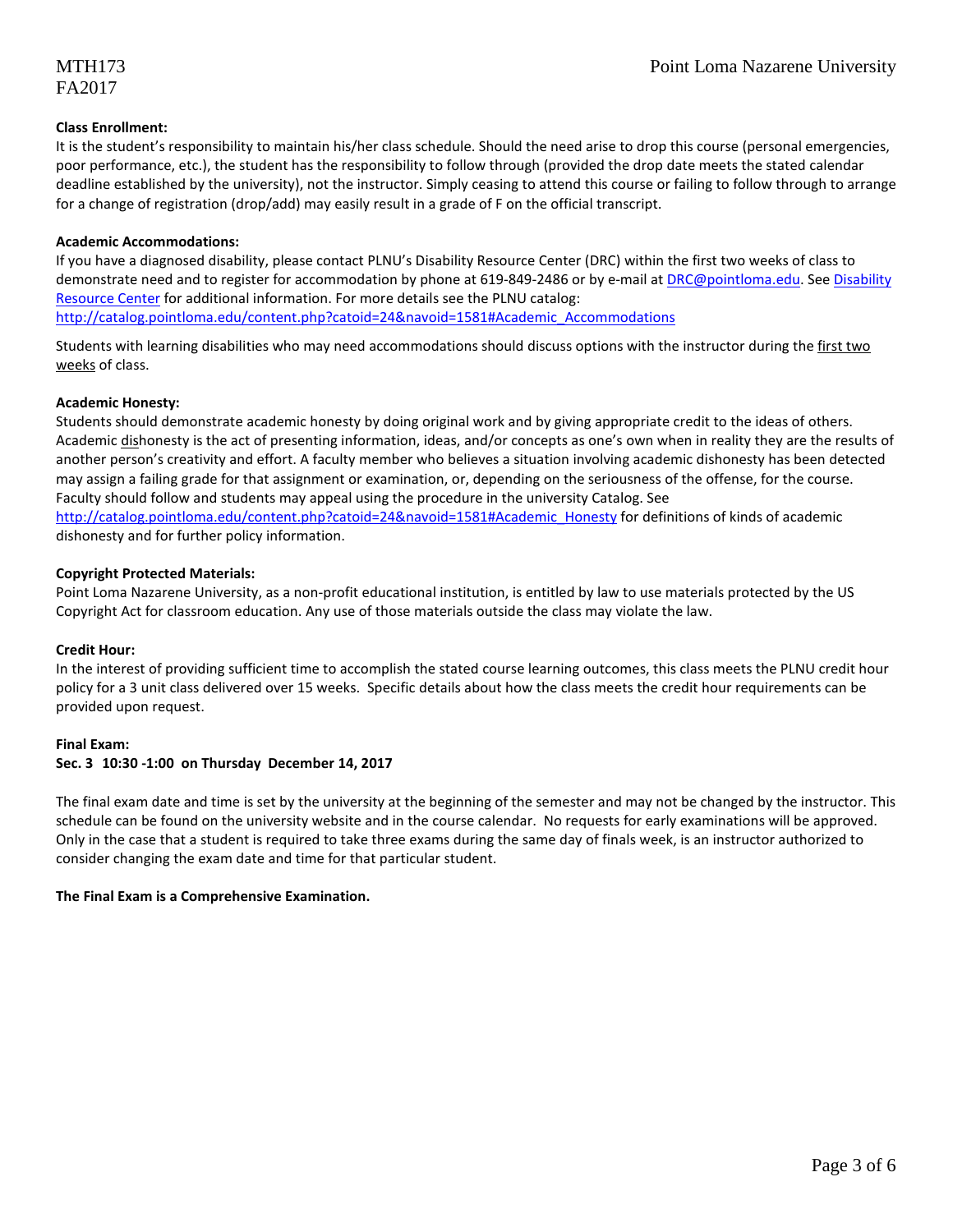#### **Daily Schedule**

| <b>Tuesday</b>                              |                              | <b>Thursday</b>            |                                        |  |
|---------------------------------------------|------------------------------|----------------------------|----------------------------------------|--|
| 8/29/2017                                   |                              | 8/31/2017                  | R.1, R.2, R.3                          |  |
|                                             | No Class                     |                            | <b>Rview of Precalculus</b>            |  |
| 9/5/2017                                    | <b>Review of Precalculus</b> | 9/7/2017                   | 1.1                                    |  |
|                                             | R.4, R.5                     |                            | Limits: numerically and graphically    |  |
| 9/12/2017                                   | 1.2, 1.3                     | 9/14/2017                  | 1.3, 1.4                               |  |
|                                             | Average rates of change      |                            | Differentiation using limits           |  |
| 9/19/2017                                   | 1.5, 1.6                     | 9/21/2017                  | 1.6, 1.7                               |  |
|                                             | Some derivative rules        |                            | The chain rule                         |  |
| 9/26/2017                                   | 2.1, 2.2                     | 9/28/2017                  | 2.2, 2.4                               |  |
|                                             | derivative: max and min      |                            | Derivatives absoulte min and max       |  |
| 10/3/2017                                   | 2.5, 2.6                     | 10/5/2017                  | 2.6, 2.7                               |  |
| Maximum -minimum: business and<br>economics |                              | Marginals and differential |                                        |  |
| 10/10/2017                                  |                              | 10/12/2017                 |                                        |  |
|                                             | <b>Review for Exam 1</b>     |                            | Exam 1                                 |  |
| 10/17/2017                                  | 2.8, 3.1                     | 10/19/2017                 | 3.2                                    |  |
|                                             | <b>Exponential functions</b> |                            | Logarithmic functions                  |  |
| 10/24/2017                                  | 3.3, 3.4                     | 10/26/2017                 | 3.5                                    |  |
|                                             | Decay                        |                            | <b>Other Derivatives</b>               |  |
| 10/31/2017                                  | 3.6                          | 11/2/2017                  | 4.1, 4.2                               |  |
|                                             | Amortization                 |                            | Antidifferentiation                    |  |
| 11/7/2017                                   | 4.2, 4.3                     | 11/9/2017                  | 4.3, 4.4                               |  |
|                                             | Antiderivatives as areas     |                            | Area and definite integrals            |  |
| 11/14/2017                                  | 4.5                          | 11/16/2017                 |                                        |  |
|                                             | Integration by substitution  | <b>Review for Exam 2</b>   |                                        |  |
| 11/21/2017                                  | 4.5                          | 11/23/2017                 |                                        |  |
|                                             | Exam 2                       |                            | <b>Thanksgiving Break (No Classes)</b> |  |
| 11/28/2017                                  | 4.5                          | 11/30/2017                 | 4.6                                    |  |
|                                             | Integration by substitution  |                            | Integration by parts                   |  |
| 12/5/2017                                   | 5.1                          | 12/7/2017                  | 5.2                                    |  |
|                                             | Consumer-producer surplus    |                            | Consumer-producer surplus              |  |
| 12/12/2017                                  |                              | 12/14/2017                 |                                        |  |
|                                             |                              |                            | Final 10:30-1:00                       |  |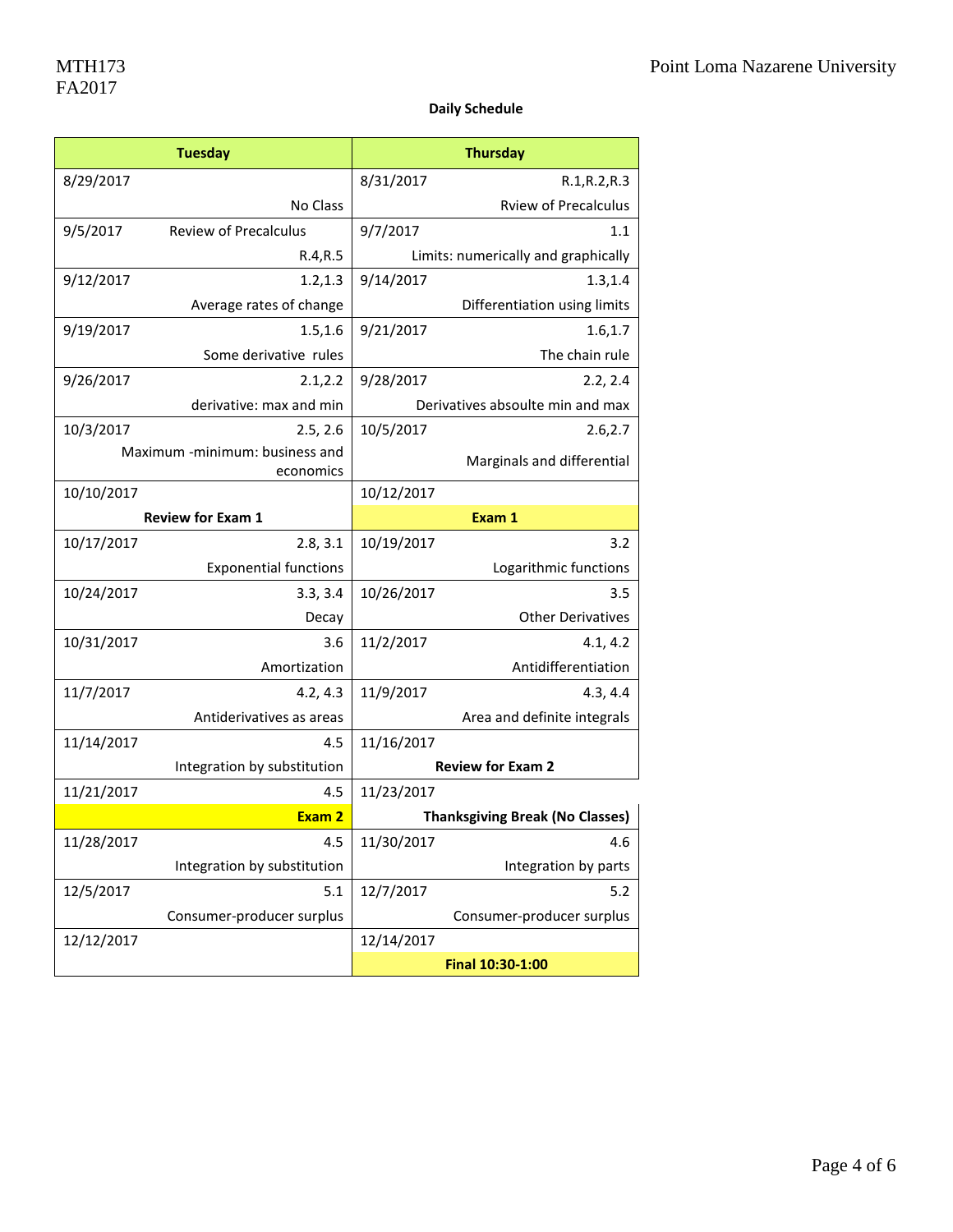FA2017